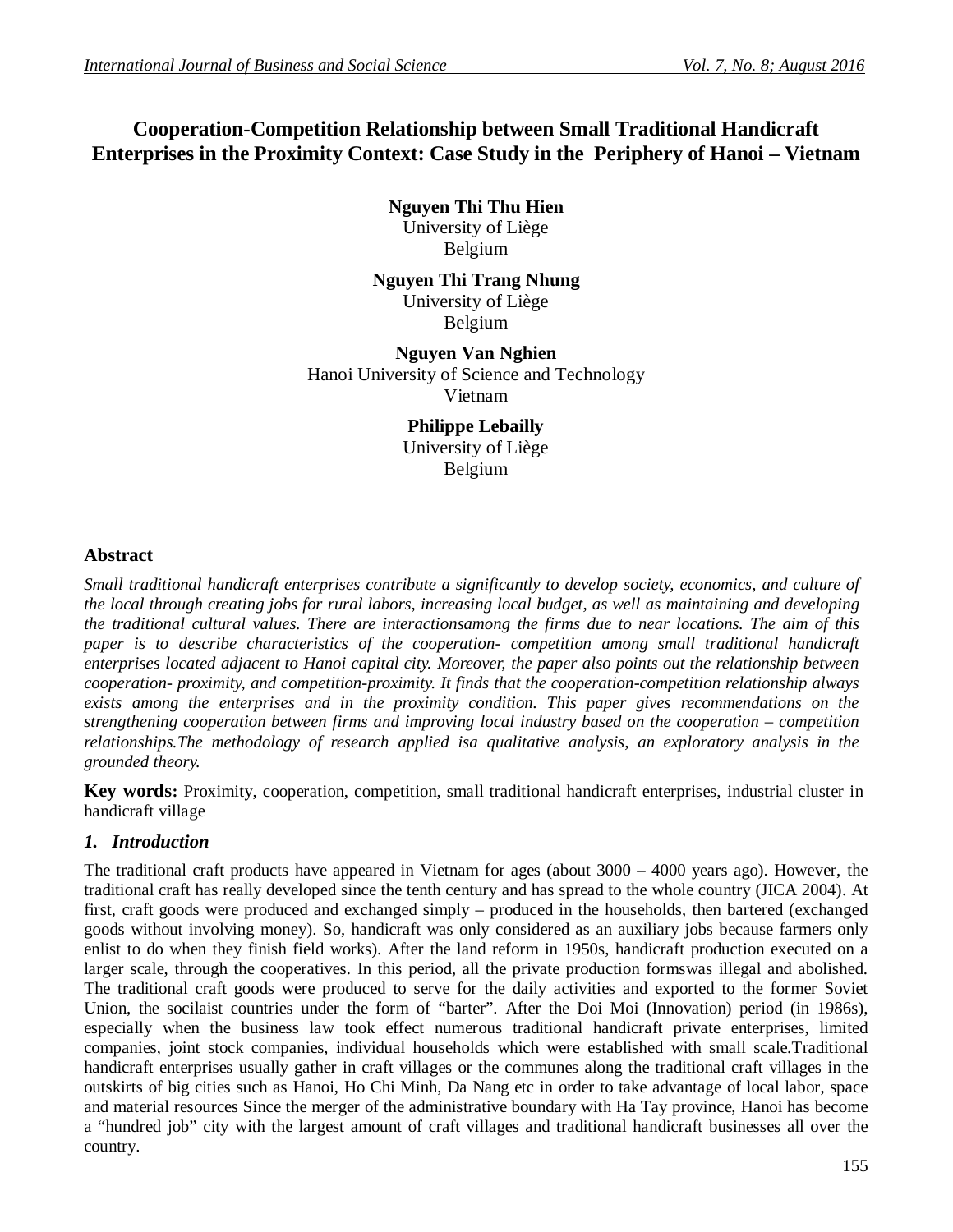The craft villages and traditional handicraft businessesmainly gather in communes in the suburban districts of Hanoi (SCH 2012) The traditional handicraft firms play crucial roles in creating jobs for local communities, as well as contributing to the local budget, increase foreign currency revenues from exporting activities (Nguyen 2010); participateactively in activities aimed at preserving and promoting the traditional cultural values through the preservation and development of traditional crafts and support local activities, the traditional cultural festivals. Because of the proximity of space, traditional handicrafts enterprises usually have the relationship, the interaction of socio-economic aspects. The interactionsamong these enterprises can be competitive due to the same area of operation and the same activity. Moreover, with the volatile external environment, these businesses will also link, cooperation together to reduce the risks arising in business, reduce unnecessary costs This study helps to better understand the nature of cooperating relationships and the competition between traditional handicraft businesses in the craft villages group in the suburban districts of Hanoi thus promoting the development of social and economic networks in local. Therefore, the study is to answer the question: (1) What is the outstanding features of cooperation – competition relationship among traditional handicraft enterprises located nearby Hanoi? (2) How is the cooperation – competition relationship in the proximity?

# *2. Context*

Hanoi, the capital of Vietnam, with abundant and diverse natural resourceswhich haveancient culture especially, is the place that gathers the most traditional handicraft villages in the country. With the thickness of years of development, these villages produced many products that have the high artistic value which serves for domestic consumption and exportation.

In 2011, Hanoi has 1,350 craft villages (accounted for 15.25% the total of craft villages of the country), in which 277 craft villagesare approved (accounted for 28.7%) (SCH 2012). In the craft villages, especially the famous traditional craft villages, there are usually the enterprises, the traditional handicraft production sectors.The traditional handicraft of Hanoi is divided into 8 main groups, including: lacquer, mosaic, bamboo and rattan, forest product processing and carving, textile, footwear, metal, agricultural products processing. Among these crafts, the ceramics, rattan and wood carving are famous across the country for ages with the traditional craft villages are Phu Vinh bamboo and rattan, Bat Trang ceramics and Son Dong. In these threehandicraft villages, there are not only many production businesses, but also the registered households (called formal enterprise)and informal enterprise. There are three villages namely Phu Vinh, Bat Trang and Son Dong, the products of which are high value and famous.(SCH 2012). Craft villages located in the craft communes, which are considered as clusters of craft villages that specialize in producing, trading the typical traditional handicraft goods of that villages. They are Bat Trang (including Bat Trang traditional pottery and ceramics); Phu Nghia (including Phu Nghia traditional bamboo and rattan); Son Dong (including Son Dong traditional wood carving).

In Bat Trang craft village cluster, according to the statistic of Gia Lam Statistic Department, in 2013 the commune had564 ceramic production and business units including 75.7% formal enterprises. The pottery has created jobs for over 4800 labors and many other labors from neighboring communes. In Phu Nghia craft village cluster, according to the statistic of Chuong My statistic department, in 2013 the commune has 1552bamboo and rattan production and business units including 2.4% formal enterprises. The bamboo and rattan have created jobs for over 5900 labors in the commune. In Son Dong craft village cluster, according to the statistic of Hoai Duc statistic department, in 2013 the commune had 436wood carving production and business units including 20% formal enterprises. The wood carving has created jobs for nearly 1900 labors in the commune. The traditional handicraft businesses in Hanoi usually have the small and medium scale, operate under the household form. These enterprises are mainly established after the 1995s, when the business law was issued and took effects. Local labors are usually people in communes, have village relationship or friendship with business owners(Nguyen 2010, Nguyen, Lebailly et al. 2015).

### *3. Theorical Framework*

# **Cooperation, competition and cooperation - competition**

156 Cooperation and competition are two opposite categories but difficult to separate in the relationship amongenterprises in the same sector. According to Nalebuff and Branderburger, the word of business is a mixture of cooperation and competition (Nalebuff, Brandenburger et al. 1996) Cooperation is the process of interaction generated from relationships to acquire a common interest among individuals, groups and organizations (Pellegrin-Boucher 2006) Meanwhile, competition is the force majeure for each enterprise in the market economy.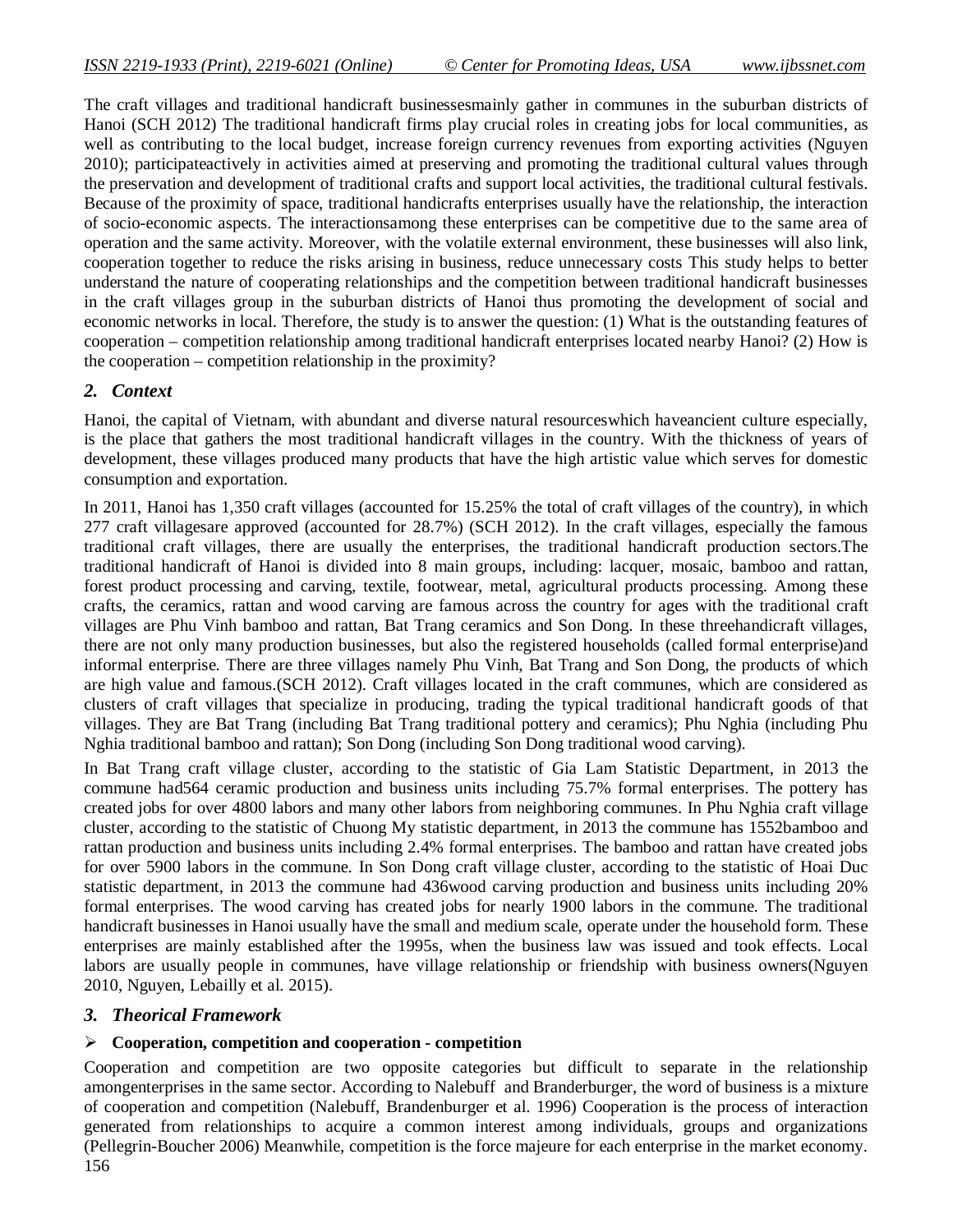Competition is a rivalry among enterprises to gain the higher productivity as well as the superiority than the competitors(Fernandez and Salvetat 2009). Competition is also the struggle among rivals for customers (market) and the resources. It is a fierce race and cannot be avoided. If enterprises want to survive and grow, they have to rise to dominate and win the race. Fair competition is the motivation for the production development and vice versa unfair competition (as tax evasion, vandalism information spreading, imitating….) will lead to the negative impact to the economy, society and culture.

Cooperation–competition relationship between enterprises comprises a complex combination of two opposite logics of interaction: the competitive paradigm, assuming that companies interact based on conflicting interests, and the collaborative paradigm, asserting that companies interact based on common interests in a certain area (Bengtsson and Kock 2000, Cassiman, Di Guardo et al. 2009). Although there are many risks and conflicts but the cooperation – competition relationship between businesses is the new trend in current economic relation. This relation helps to reduce costs, overcomes the lack of resources, solves the technological and technical difficulties and expands the market together (Das and Teng 2000, Tether 2002), solves the difficulties from the external environment. Balancing the cooperation – competition relationship amongenterprises in the same sector and the same industrial cluster will develop the network of economics-social relations in local, contribute to promoting the stable development of the rural industrial network.

### **Proximity and small enterprise**

Proximity is an interdisciplinary awareness. It is mentioned in many different angles so there are many different concepts of proximity depend on characteristics that people assign to it. Proximity is considered in term of the proximity of jobs, social proximity, strategy proximity (Marchesnay 2003). Torrès also had close accessibility to the function, hierarchy (Torrès 2000). In the research of Fourcade and al, there are organized proximity, territorial proximity and industrial proximity (Fourcade 1997). Besides that, there are also awareness proximity, proximity of space(Jaouen and Torrès 2008).

For the role of proximity in production and business operations of the small enterprises: In studies, Torrès showed that SMEs were mixed entities (mixte), proximity statuses (Torrès 2000, Torrès 2002, Torrès 2003, Torrès 2007). Torres indicated that every characteristic of small enterprises equivalent to each proximity. Small enterprises have 5 basic characteristics included: small size; centralized management; a low level of labor specialization; simple, informal and direct internal and external information system; intuitive, implicit and short-term strategy. Corresponding to these 5 characteristics are 5 proximity status: spatial proximity; hierarchical proximity; functional proximity; proximity information system, temporal proximity; proximity management.

# *4. Methodology*

This study uses qualitative methods, analysis and exploration andthe basis of grounded theory. According to Wolcott in research of Cresswell, qualitative research is to implement the interpretation of data.

Data interpretation consists of describinga personal or context, analyzing the data into themes or categories, and finally interpreting or giving out the conclusions about its meaning personally and in theory, what can be learned, and make the deeper questions (Creswell 2002). Qualitative research is used when describing, explaining the conducts, comportments, social interactions; the stories of life; the activities of the organizations; the social movements(Corbin and Strauss 1990).Qualitative research uses the data in words and images. In this study, thanks to the field experience of researchers, qualitative methods are used to explore, explain the cooperation and competition between traditional craft firms through the data collected in the field.

Grounded theory is an inductive type of research, based or "grounded" in the observations or data from which it was developed; it uses a variety of data sources, including quantitative data, review of records, interviews, observation and surveys (Ralph, Birks et al. 2014). Qualitative research use grounded theory strategies to explore the processes, activities, events(Creswell 2002). According to Strauss, this method heightens the field experience, "let the field talk" (Strauss and Corbin 1990). During more than two years researching, the researcher of this article has been continuously present in three representative communes represent for three traditional handicrafts where's focus manyfamous traditional crafts manufacturing enterprise of the whole country. They are Phu Nghia commune with rattan and bamboo, Bat Trang commune with ceramics, Son Dong commune with handmade woodcarving craft. The objective of the field approach is to observe, contact and interview the owners of traditional crafts enterprises and other relevant actors in order to study the problems of labor, employment and the local socio-economic network of businesses in local development.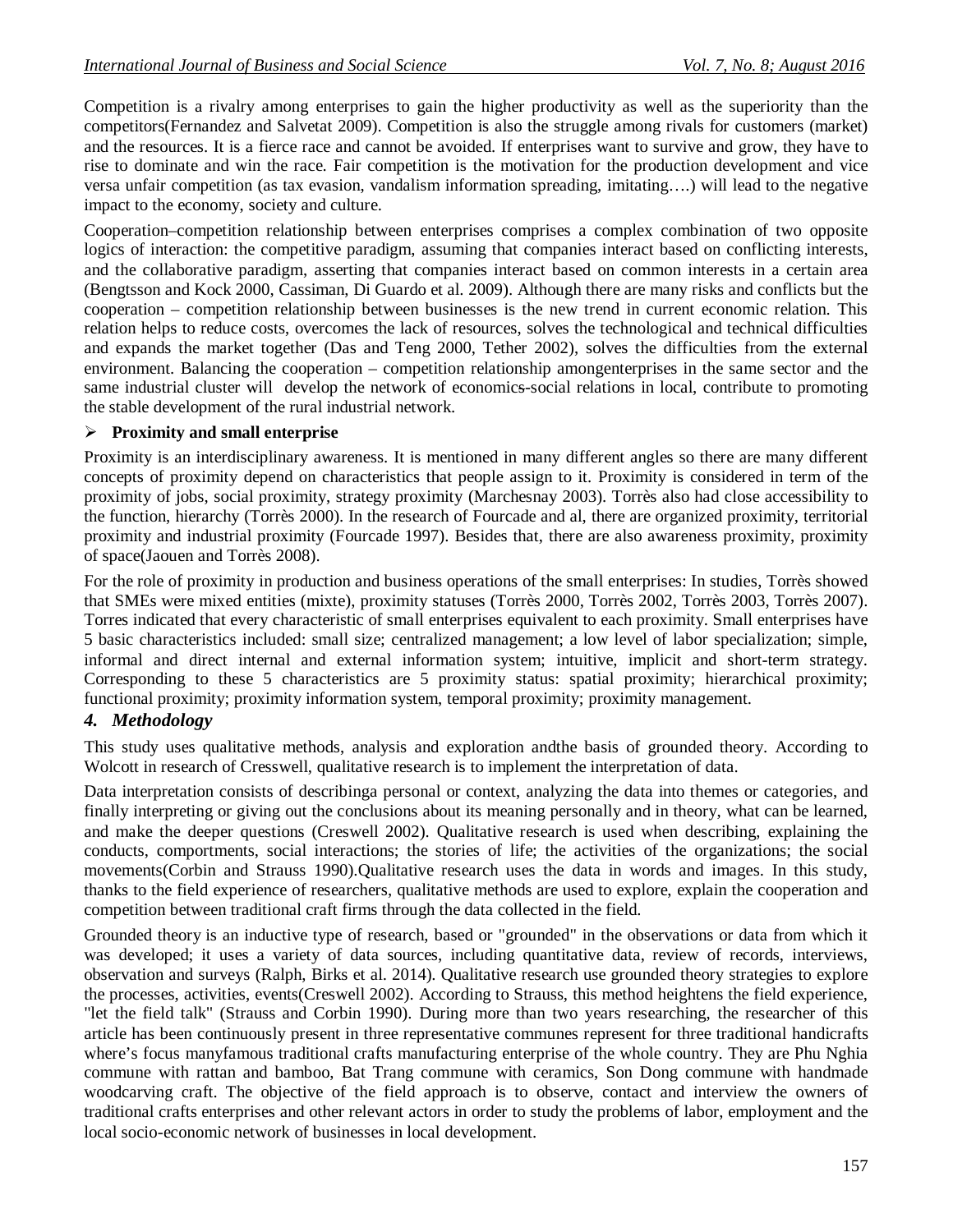Studying subjects are businesses (in the broad sense) that produce and trade the traditional crafts at three communes along Hanoi as described above.Like other studies, the sample choosing in the grounded theory strategies qualitative researchhas also to ensure the representativeness, theconfidence, and the consistency. Unlike quantitative research, the observation samples in qualitative research do not represent in terms of the overall amount but must represent in terms of information, awareness to answer well the research question. In this study, the researchers interviewed some owners of production enterprises in order to collect the necessary data using semi-directive questions.

These types of question will allow the respondents to express their thoughts more freely around the issue of research but under the control of the deliberate interviewer. Numbers of observation samples will stop when the researcher has collected the full of information related to the research problem. Together with the interviews, we also used the participant observation method to collect information and nonverbal data when they express.

For the small business research, interviewing, observing and understanding the thoughts and views of business owners are essential because they are the people who decide all the business activities of small enterprises, have a leading role (Julien and Marchesnay 1988, Lopez and Muchnik 1997, Marchesnay 1997). The data were collected through the following steps: (1) The one hour and a half meeting and semi-directive interview with the first owner of rattan enterprise on the information relating to labors, employments, and partnerships of entrepreneurs with enterprises in the sector.

This interview helped the researcher collect the valuable information about the interactions among firms in the same business sector. However, this information was not adequate enough to develop, expand and help the researcher understand deeply the studied issue. Therefore, the researcher interviewed the second owner in the same sector. (2) For the 2nd exposure, the researcher has outlined a basic issues frameworkoriented to the content of the interview. After one hour of talking and semi-directiveinterviewing, the information collected has helped the researcher understand more clearly the research problems. Characteristics of competitive relations, cooperation and close relationship status types among enterprises have emerged.(3) After the first interview with the rattan enterprise owner, we have accessed to two rattan business owners, twoceramics business owners and one wood carving business entrepreneurs to exploit and add the detailed information to answer more clearly the research questions. Here, the information gathered were clear and complete.

However, we still have more access to some representatives of professional associations, community leaders, some local people to verify collected information in order to increase the reliability and accuracy of information. The collected data will be processed, encoded according to the characteristics and types of information. With the grounded theory research, the data collected will be processed, encoded by system steps. These steps involve the creation of information categories (open coding), select one of the categories and positioning it in the theoretical model (axial coding) and implementing a story from the mutual connection of these categories (selective coding) (Corbin and Strauss 1990). Open coding is the interpretive process by with data are broken down analytically. It's mean that events/actions/interraction are compared with other for similarities and difference. They are grouped together to form categories and subcategories. In axial coding, these categories are related to their subcategories and the relationships tested against data In the selective coding, all categories are unified around a "core" category. There are the main characteristics(Corbin and Strauss 1990)

#### *5. Results*

Information collected through semi-directive interviews with owners of enterprises, other factors in local and participatory observation of the researcher. After encoding the information, we have portrayed the basic characteristics of cooperation and competition among enterprises in the traditional handicraft industry. These characteristics also have a relationship with proximity among these enterprises.

#### **5.1. Basic characteristics of cooperation and competition among enterprises.**

Relations among the peer enterprises in the traditional craft communesare established with fourbasic purposes: (1) Products processing; (2) Co-operation and solidarity; (3) Imitating; (4) Gain the advantages, the favorable conditions.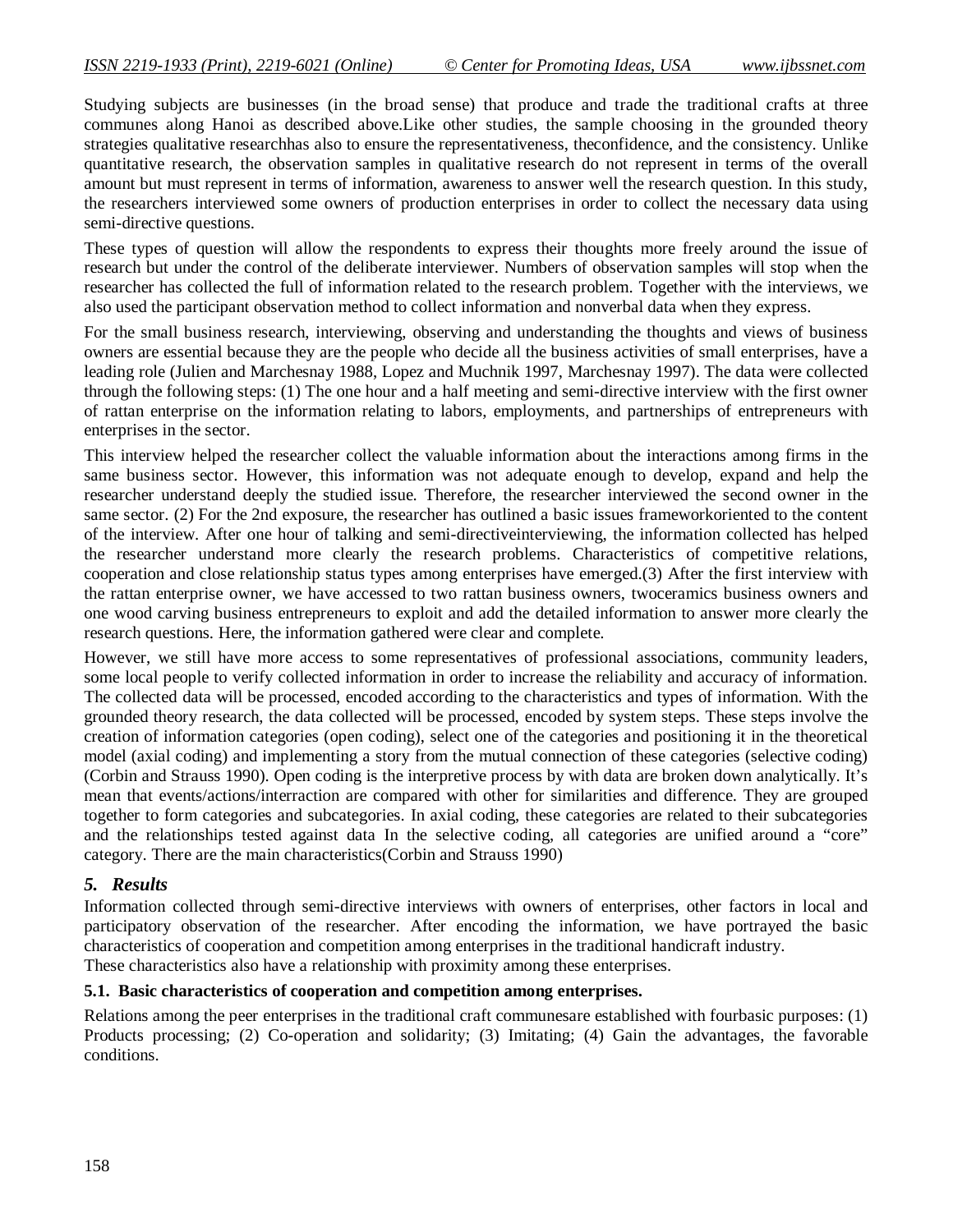# **(1) Products processing**:

Traditional crafts products processing among the peer enterprises is the production and business activities in which the processing enterprise – could be an official or unofficial enterprise (production and business households) will receive, in advance (or not) the materials, the capital of the ordering enterprise to produce the raw products according to the requirements of design, type, size of the ordering enterprises. There are three basic reasons explaining why traditional handicraft enterprises must outsource to process the products. They are (i) short of resources; (ii) products model problem and (iii) timely delivery.

(i) **Having to outsource because of lacking internal resources**. The resources that traditional crafts enterprises still lack include:Lacking of production capital, human resources limitation (quantity and quality), constraint of factories, marketing information

*Lacking of production capital*is one of the reasons explaining why enterprises have to outsource. This is a basic characteristic in cooperation and competition among businesses in the same industry. Lack of capital is one of the most difficulties of Vietnamese small enterprises in general and traditional handicraft enterprises in particular. The production capitals of traditional handicraft enterprises are mainly own capitals(Nguyen, Lebailly et al. 2015)while the approaching of loans from banks is very difficult (Nguyen 2010). To implement a large order, enterprises have to outsource.The processing enterprises can receive in advance a section from contract value or use their own money to buy materials and hire employees.

*Enterprise owner 1 – rattan industry: "I haven't got enough capital to implement the order so I received the order then give it to other households to process. If I need the products strictly I will pay them in advance so that they can deliver the products on time. If the delivery time is long and the productions are not slow, I will let them use their own money to product" – June/2016.*

*Restrictions on human resources*are the second reason explaining why enterprises have to outsource. This is an important feature in the interactive relationship between the enterprises in the industry. Human resources in the handicraft industry is a vital and critical factor to the success or failure of enterprises. Traditional handicraft businesses operating in small and very small scale so the number of employees is still little(Nguyen 2010).

*Enterprise owner 2- rattan industry: "To implement an exporting rattan order we need a lot of workers and the production place must be very broad. However, most ofthe enterprises cannot meet these requirements so we are forced to outsource the informal enterprises – May.2014*

*Lack of production premises and information* are other constraints affecting the efficiency of the business performance. Handicraft enterprises mainly placed at the house of the business owners, the area so was cramped (Nguyen 2010, Nguyen, Lebailly et al. 2015). To produce with large orders, particularly products that need the broad workshop like the woodcarving, bamboo, and rattan, business owners are forced to outsource. Meanwhile, business owners are mostly skilled craftsmen and they have capital. They are the hereditary craftsmen but not the professional trainer. Therefore, they have a lot of restrictions on the management level as well as the access to the market information.

*Enterprise owner 2 – rattan industry: "Although our products are high appreciated of design and quality, but due to the English limitation so customers do not order goodsfrom usbut order from larger companies and the larger companies hire us to process. Furthermore, our production premises are not broad enough to gain the big orders (The customers come and assess our production capacity "- May 6.2016*

**(ii) Haring outsourcing because enterprise able to meet partial demand of customers about product design** *Enterprise owner 1 – rattan industry: "Many customers order but our labors are impossible to create the goods as demanded so it is the best to order the frame from others then complete" –June.2016*

### **(iii) Having to outsource to ensure the ontime delivery**

*Enterprise owner 2: "Some orders are required to be completed right after ordering so we are forced to share the order to informal enterprisesto process to ensure the ontime delivery" – May.2014*

### **(2) Unity, mutual assistance in business and production**:

Owners of the small traditional craft firms are people of traditional villages(Nguyen, Lebailly et al. 2015). In rural areas, the social relations in the community rather tight, the living views of rural people is "Better a neighbor near than a brother far off ". Thus, the rural population has created the social networks based on the mutual trust (Hoang 2009).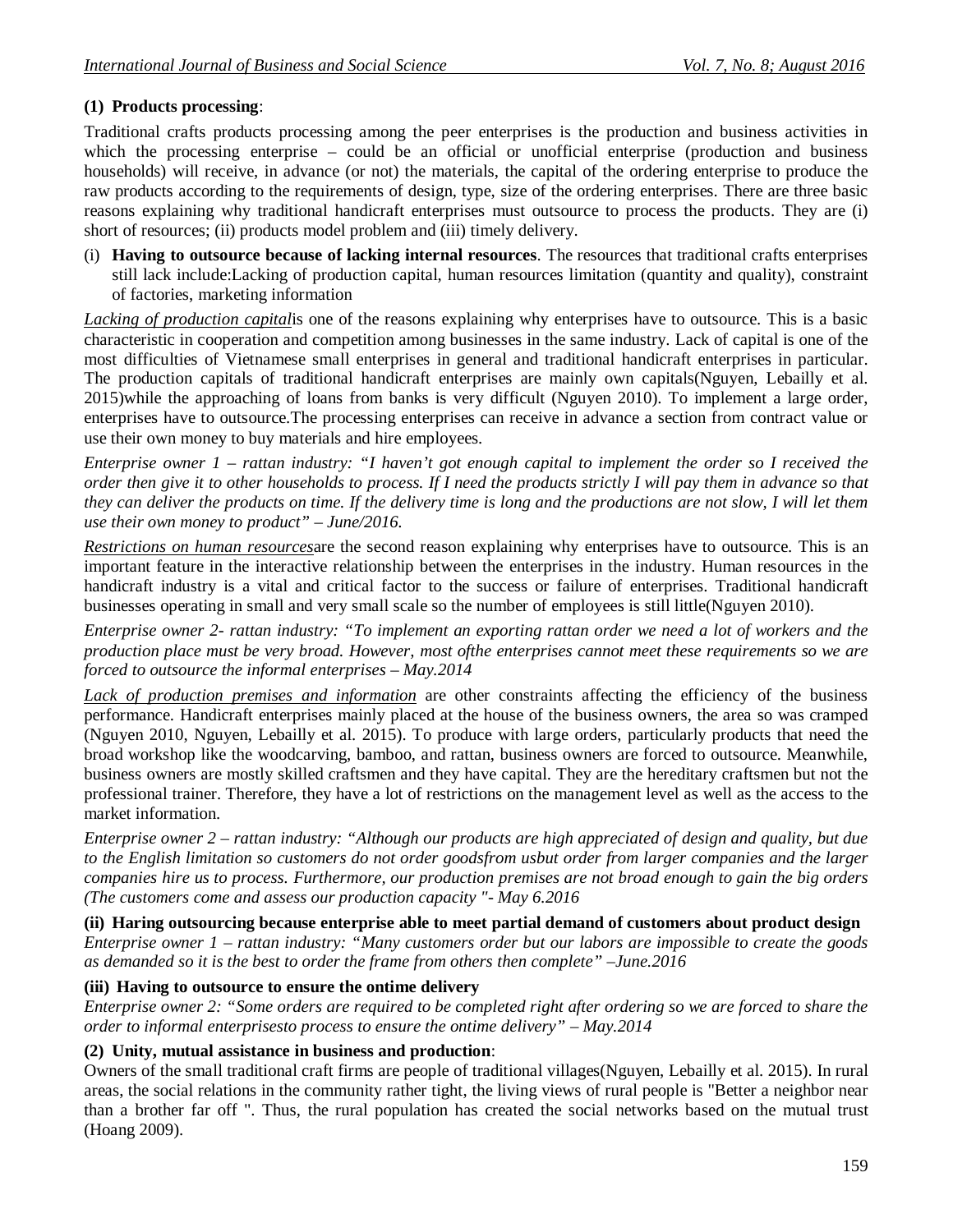Unlike large enterprises, small rural businesses depend heavily on the external factors, so they often tend to link together to jointly adapt to theenvironment change (Lopez and Muchnik 1997). Social economic relations among the business owners of traditional crafts in rural areas is not out of rural social networks. The relationship among enterprises owners in communescould be the cousin relations, friendships, or neighbors. In addition,they also have the concept of "a life without a friend is a life without sun," so they tend to link together to jointly overcome the difficulties and obstacles from the external environment. The relationship among business owners of traditional handicrafts is based on the solidarity and mutual assistance in order to **share, support resources, and learn, improve**

(i) To the*solidarity and mutual assistance based on the sharing, supporting resources***:** The researchedenterprises now have a lot of resourcesrestrictions, such as human resources, factories, capital, information, etc. Therefore, to meet the requirements of customers, they have together support and share resources, add to the weakness of each other to develop together.

*Enterprise owners 4 - wood carving: "When a larger business gets big contracts, they may not have enough time and resources to perform the contract, so they usually share one part of the work for other business owners that are cousins or mechanic who used to work for them then operate separately.(….......). For me, the participation in Carving Association helps me to get more information about trades and the change in the law relating to my work "- July.2015.*

*Enterpriseowner 3 - Rattan: "Have the closerelation to other enterprises, we often share information about the market, experience in participating in international fairs in order to reduce the unnecessary costs "- June.2016*

(ii) To*solidarity and mutual assistance based on thelearning, heightening professional capacity***:**The business owners are often a lack of experience and information due to young age. They tend to learn from each other in order to further improve their management capabilities, and skills.

*Enterprise owner 6 – ceramics industry: "When startinga business, I was still not good at furnace technology so I had to ask my father (boss of another business) help me the whole terms of technology. After learning the technology, I master actively my work" - June.2016.*

#### **(3) Imitating, copying the models**:

To meet the demand of customers while enterprises often face a shortage of capacities, skills, models, the owners often imitate and copy ideas from others. The idea of models from other businesses.

*Enterprise owner 1 - rattan sector: "We can not sell the goods online because once we give out the new model the other enterprises will imitate and parody. Here, we rarely visit each other even when we are cousins to avoid a reputation for stealing each other's designs "- June.2016.*

*Enterprise owner 6 - ceramics industry, "The embossed with sharp lines ceramics products only come from my business. However, you can find the parody in the market though they obviously are not as good as our products "- May. 2015.*

#### **(4) Gain the advantages, the favorable conditions**

The traditional craft businesses interact to gain advantages in business, in which compete to attractworkers is a key issue. Workers in craft enterprises are mainly local people, they work in enterprises through the verbal agreement. Most of the workers are not entitled theworking sponsor mode (like medical insurance, unemployment insurance). The labor moves between enterprises rather easily because of not signing labor contracts so.

*Enterprise owner 5 – ceramics sector: "In this sector, the majority of employees are unskilled workers. Besides this, they do not stick with the company. Thus, in the case of other enterprises pay higher salary, they immediately move out"- June.2016*

*Enterprise owner 1 – rattan sector: "I help and create the favorable conditionsformy employees but some workers move to other enterprises because they are a little higher paid. When there is no job, they will return" - June.2016*

#### **5.2. The relationship among the basic features of collaboration, competition and proximity status among traditional handicraft enterprises**

After understanding the nature of interactions among enterprises in the industry, another question is which proximity of the researched enterprisesthat these cooperations and competitions related to? Which results consequences for the operation of enterprises that these interactions led to?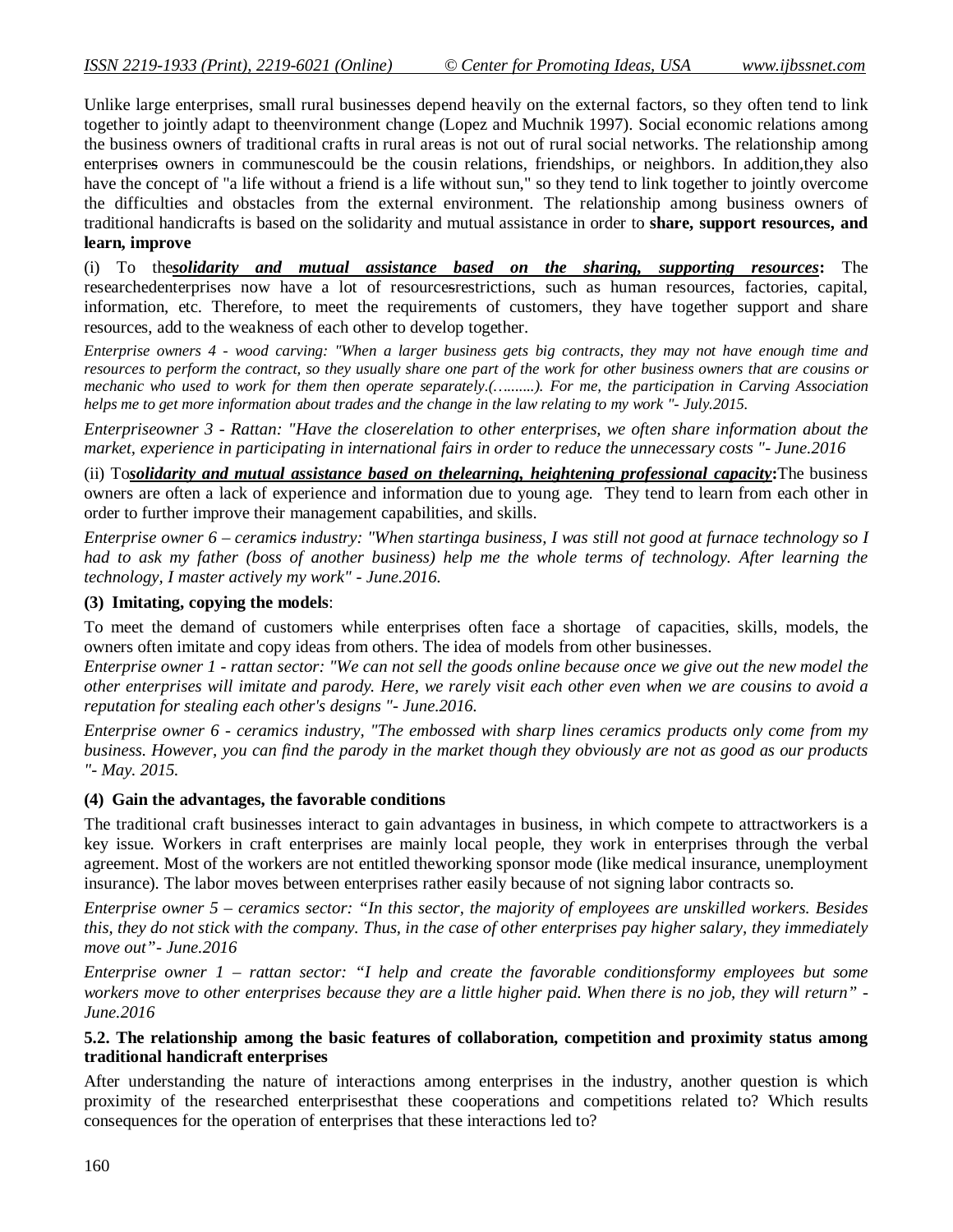For the outsourcing relationship among the enterprises, instead of being competitors on the same products fronts, these enterprises have established *the mutual cooperation*. This collaboration formed on the basis of mutual trust in the ability and capacity to meet the job requirements of the partnership or relied on the proximity relation. Since the proximity of job so the enterprises hired the partners to process products because they knew very well the requirement of the products. Moreover, the hiring of the products processing only took place with partner enterprises that they trusted, or in other words between the enterprises owners that have *proximity relations with each other*. The proximity of social relation could be cousins relations or relations of mutual trust friends. In addition, *the proximity of space* can help businesses to exchange information, knowledge and work requirements to ensure that the raw products can meet the requirements of outsourcing enterprises. The result of this collaboration is to help businesses to better meet the needs of customers and can grow together.

Likewise, the social-economic relation of the businesses base on solidarity and mutual assistance among the competitors in the business sector is the relationship established on the basis of *mutual cooperation* - cooperation in the context of lacking resources. This cooperation is due to *the proximity of job and spatial proximity*, so the sharing, cooperation, and resources mutual assistance have not many obstacles. In addition, because the small businesses bear a huge impact of the change of the external environment so they have the *proximity of psychology*and they must cooperate to create power and survive.*The proximity of social relations* (cousins,trust relationships) will help businesses decide whether to put their trustto share resources in order to better implement the production. Cooperative relations based on solidarity, mutual assistance among the businesses will help them reduce costs, increase operational efficiency. Then, this association will help businesses better cope with the changes of the external environment; create a collective voice with the authorities through industry associations; generate power while exploiting new markets; enhance the competitiveness of enterprises. Finally, the companies in the industry will be able to learn from each other to develop together.

For the copying, parodying the design of products of other businesses even when being agreed, this is still a form of *competition* between firms in the industry to seize the market through the satisfaction customers, keep the customers. Parodying products can be done when businesses have *spatial proximity and proximity of social relations.*However, the copying shows that businesses do not have the ability to innovate, always be passive in conquering markets. The consequence of this is that businesses will not only lose customers, gain low value but also face the legal problems when the copied products were copyrighted*.* The competition for human resources is mainly due to businesses have spatial proximity and proximity job so workers can be able to "jump to" easily.

### *6. Discussion and Conclusion*

Vietnam has been broadly and deeply participating in a regional and an international market by joining in organizations such as ASEM, APEC, WTO, TPP in the communities, trading and economic organizations.

When participating in international market, Vietnamese enterprises have more chances to participate in a fair trade, expand trade exchange; deeply participate in production and supply chain of region and the world; having favorable conditions in trade relations such as ASEAN one gate customs mechanisms, the self-certification of origin system, harmonization of standards and mutual recognition, etc. However, Vietnamese businesses in general and traditional craft businesses will face a lot of challenges when there are no borders of economic, goods, services and capital in regional and international economic communities. That is the competition for goods, services, investment attraction, they have to face with the trade defense measures and the higher requirements for products quality as well as business methods.

Despite, Vietnamese traditional craft products also reach international market but still have many have many severe limitations on design and quality. Against the fierce competition with regional craft products as Indonesian rattan and bamboo products, Chinese pottery and ceramics as well as wood carving, the traditional crafts enterprises need to strengthen links and mutual cooperation and limit unfair competition. Analyzing and exploring the basic characteristics of cooperation and competition between businesses in the traditional craft industry has shown a very clear nature of these relationships. To strengthen cooperation and limit unfair competition, businesses need to make a great effort to change the perception and action.

To strengthen mutual cooperation, enterprises need to build trust and respect for partner businesses, especially the partners that have little social relations through exchange activities, communicate with each other . To do this, businesses need to actively participate in industry associations, the local small business associations. Only trust and mutual respect can help businesses have a long cooperation.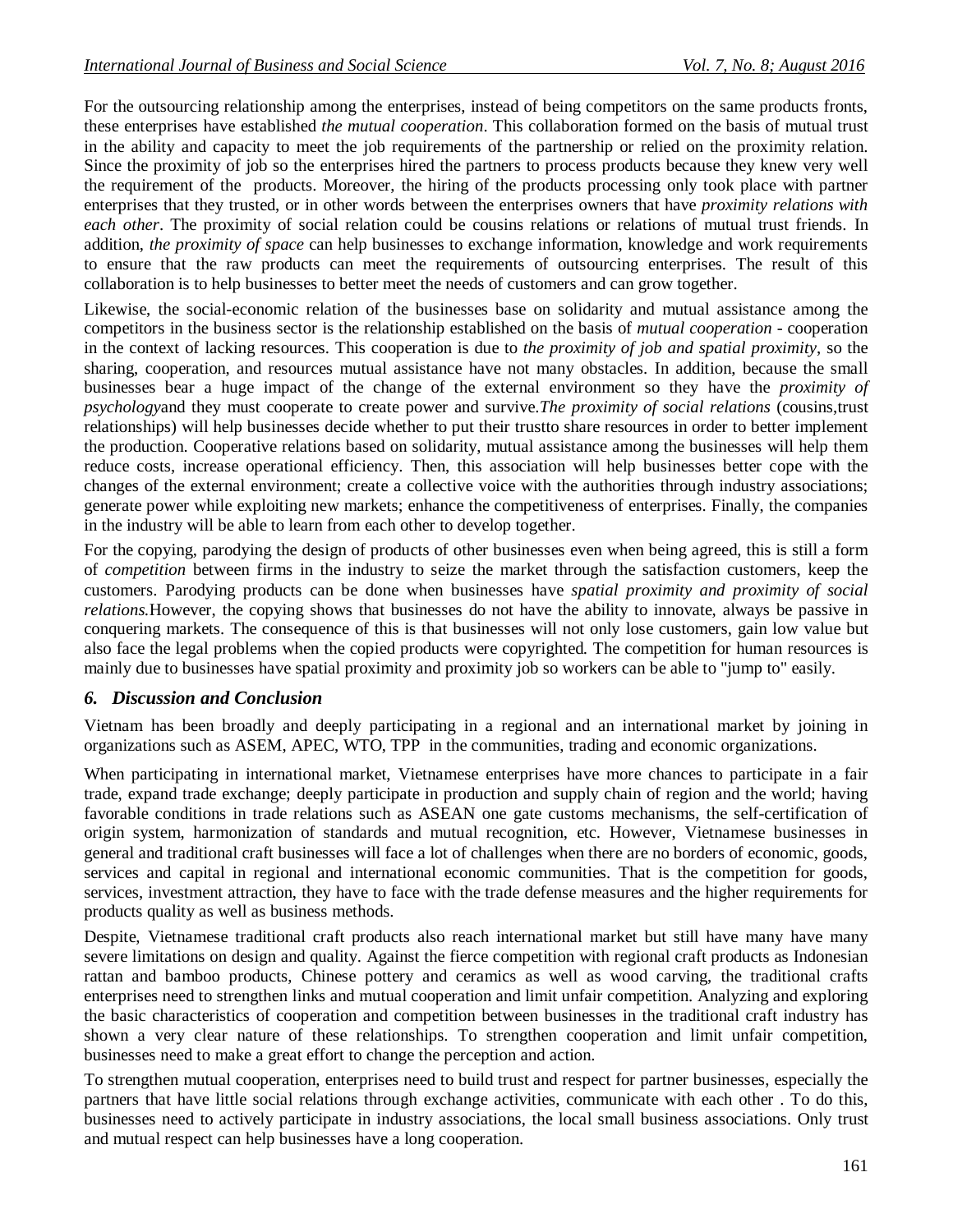Moreover, they need to understand the capacity of partner firms to thoroughly discuss the rights and obligations of the parties in the partnership and agree in writing to effectively share, cooperate the resources to develop together.

To curb the unfair competition by copying models, enterprises need to improve the quality of products, continuously improve the products models. As well as register the products protection. In addition, these enterprises need to step up the production of single products with high aesthetic value, reduce the series and grocery production. Moreover, enterprises also need to actively enter the market, learn the demands of their target customers to launch products with the most competitiveness, avoid producing as ordered as present.

To produce the high aesthetic value products, the key issue is that businesses need to attract and retain the skilled labors. To do this, all businesses must have adequate remuneration policies, training skills, create better employment conditions such as insurance for employees, improve working environment. On the side of the State management agencies, they should promote and enhance the role of the industry Association, the Association of local small enterprises as these are the representative voice of the desire of enterprises.The creativity through the designing contests for the craftsmen should be inspired. Promoting of partnerships and reducing unfair competition between enterprises are the solutions forthe local industry network. Thus, the enterprises can grow together, this will greatly contribute to preserving the national cultural identity, enhance local economic development and social stability through creating jobs to local labors.

### *7. References and Bibliographie*

- Bengtsson, M. and S. Kock (2000). "" Coopetition" in business Networks—to cooperate and compete simultaneously." Industrial marketing management **29** (5): 411-426.
- Cassiman, B., M. C. Di Guardo and G. Valentini (2009). "Organising R&D projects to profit from innovation: Insights from co-opetition." Long Range Planning **42** (2): 216-233.
- Corbin, J. M. and A. Strauss (1990). "Grounded theory research: Procedures, canons, and evaluative criteria." Qualitative sociology **13**(1): 3-21.
- Creswell, J. W. (2002). Research Design: Qualitative, Quantitative, and mixed methods approaches, SAGE.
- Das, T. K. and B.-S. Teng (2000). "A resource-based theory of strategic alliances." Journal of management **26**(1): 31-61.
- Fernandez, A.-S. and D. Salvetat (2009). Les relations de coopétition dans les filières aérospatiales : Stratégies délibérées ou modes de relations contraints. Conférence AIMS.
- Fourcade, C. (1997). Petite entreprise et développement local, ESKA.
- Hoang, B. T. (2009). "Capital social, le réseau social et les pertes" [Vốn xã hội, mạng lưới xã hội và những phí tổn ]Journal social (s 105): 42-51.
- Jaouen, A. and O. Torrès (2008). Les très petites entreprises: un management de proximité, Hermès science publications.
- JICA (2004). Étude de planification du développement de métiers d'artisanat traditionnel vers l'industrialisation rural au Vietnam [Nghiên cứu quy hoạch phát triển nghề thủ công truyền thống theo hướng công nghiệp hóa nông thôn tại Việt Nam].
- Julien, P.-A. and M. Marchesnay (1988). "La petite entreprise." Vuibert, Paris.
- Kane, D. (2013). Coopétition et proximités dans les TPE du secteur informel : cas des tailleurs regroupés dans un espace spécialisé à Dakar. XXII Conférence Internationale de Management Stratégique. Clermont-Ferrand.
- Lopez, E. and J. Muchnik (1997). "Petites entreprises agroalimentaires: émergence et développement local." Petites entreprises et grands enjeux: le développement agroalimentaire Local, L'Harmattan, Paris: 19-32.
- Marchesnay, M. (1997). La spécicité de la gestion des PME Petite entreprise er grands enjeux. Le développement agroalimentaire local. E. L. e. J. MUCHNIK, l'Harmattant.
- Marchesnay, M. (2003). "Le petite entreprise: Sortir de l'ignorance." Revue français de gestion **144**: 107-118.
- Nalebuff, B. J., A. Brandenburger and A. Maulana (1996). Co-opetition, HarperCollinsBusiness London.
- Nguyen, H. T. (2010). Development of traditional handicraft village ands enterprises to promote the export of handicraft product in conditions of international economic intergration [ Phát triển làng nghề, doanh nghiệp làng nghề thủ công nhằm đẩy mạnh xuất khẩu hàng TCMN trong điều kiện hội nhập kinh tế quốc tế]. Doctoral, Foreign trade university.